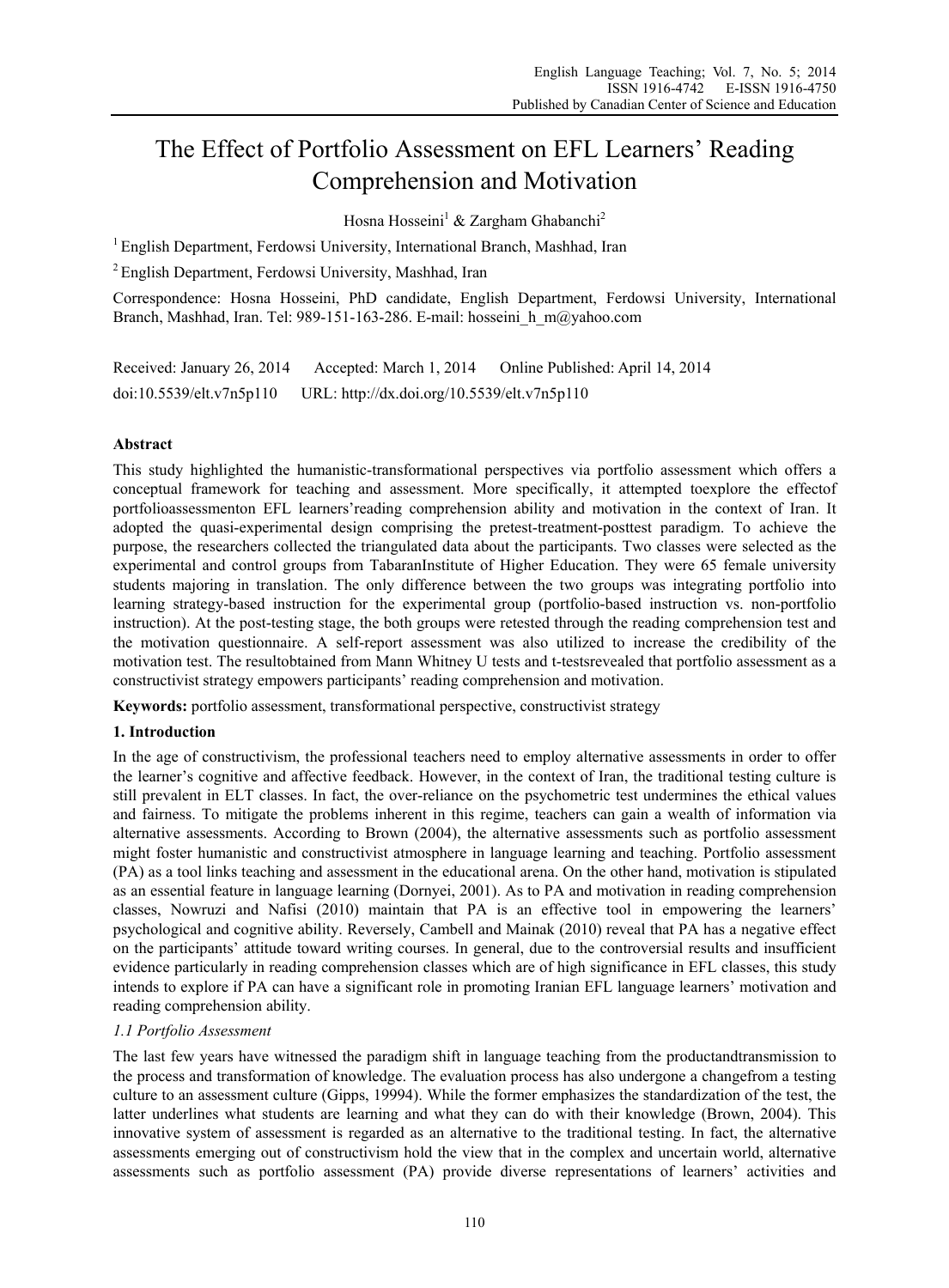strategies (Lynch, 2001). A number of definitions of portfolio have been adopted in the literature. For instance, to Yang (2003), a portfolio is a collection of students' activities documenting their effort and progress in their process of learning and their reflection on the materials. Brown and Hudson (1998) acknowledge the appealing face of portfolio assessment (PA) by stating that PA links teaching, learning, and assessment within the discipline. Indeed, a portfolio displays how each individual learner thinks, analyses, creates and interacts with teachers and peers linguistically, socially and emotionally (Grace, 1992). Therefore, PA is incorporated into teaching strategies (Porter & Cleland, 1995) which improves standards not measure them. A number of researchers point out that a portfolio is more than a product and it is a product-process based assessment which fosters learning ability (Altinay, Altinany, & Aytekin, 2008; Hamayan, 1995; Rolheiser, Bower, & Stevahn, 2000). It involves self-diagnosis, self-improvement, and themeta-cognitive processes of thinking (O'Malley & Pierce, 1996; Yang, 2003). From the critical perspective, Lynch (2001) states that PAnurtures fairnessand the balance of powerrelationships in theclassroom.

Gottlieb (1995) discusses the two effective PA models for ESL as: Cradle model, and Moya and O'Mally's model. She describes the Cradle model as the process of Collection, Reflection, Assessing, Documenting, Linkages and Evaluating. She also explains Moya and O'Mally (1994) model byenumerating important features of a portfolio like comprehensiveness, systematic, informative, tailored and authentic. While the former model is student-centered, the latter stresses the teacher as a guiding factor in the development of portfolios.

As to assessing reading comprehension, Alderson (2000) suggests two techniques of summary and information transfer. Indeed, in transforming information the learners transfer what they have comprehended from the texts to a table, a chart and the other types of graphs. The other strategy proposed by Bos and Voughn (2002) is the "RAP" paraphrasing strategy for teaching reading comprehension. The learners are instructed to read a paragraph, ask themselves about the main idea and two details of the paragraph and putting them in their own words. The acronym for these stages is like rapping or talking to someone. In this regard, the semantic and syntactic components seem to be basicfor evaluation (McCarthy, Guss, & McNamara, 2009).

#### *1.2 Motivation in Social Constructivism*

There is also a considerable body of literature on motivation and its great significance in language learning. One of the most influential conceptualization of motivation is Gardner's dichotomy of integrative and instrumental orientation (Ellis, 2008). Nevertheless, the series of studies conducted by Dornyeiand his colleagues (2001, 2005, p. 5) challenge Gardner's integrative motivation. So, the researchers try to further define and conceptualize motivation in a foreign language. They disconfirm traditional motivation models developed in Western countries for second language learning. Many theories such as integrative orientation without adaption may not be relevant in all contexts and they may be inapplicable to foreign language situations. Gonzales (2010) argues that integrative orientation is far less important in FL settings. The contributors such as "teachers' style, competence, rapport, self-confidence, classroom atmosphere and group cohesion" play significant roles to motivation in the educational settings. Hence, motivation is an eclectic and multifaceted construct. Dornyei (1994) developed a socio-educational model of motivation particularly designed for a foreign language (William & Burden, 1997, p. 94). This model consists of different components influencing language learners: The language level, the learner level, and the situation. Accordingly, motivation, as Williams and Burden (1997) claim, is "very much context bound but it is amenable to change".

Alternatively, Deci and Ryan (2008), elaborating their earlier definition (dichotomy of intrinsic/extrinsic motivation), develop and analyzeself-determination theory of motivation. Woolfok, Winne, and Perry (2003) define self-determination as "the need to experience choice and control in what we do and how we do it" (p. 374). In other words, what determines our actionis directed by the self rather than by external determinants (Pae, 2008). Deci and Ryan (2008) advocate that intrinsic and extrinsic motivation can be represented along a continuum relying on the rate of self-determination. Although the theory of self-determination has changed over the pastyears, the focus is on the role of the "dialectic between the person and environment in the satisfaction of the major psychological needs" (Vallerand & Pelletier, 2008, p. 257). Nakata's study (2006) on motivation and experience in foreign language learning indicates that educational experiences are relevant to ways in which such learners develop certain types of motivation. This also reflects the view that motivation is context-dependent, multifaceted, and dynamic; since it involves interaction between environment, learner's experience and his behavior. Adopting a social constructivist view of motivation, he demonstrates that intrinsic motivation, autonomy and goal are developed through social interaction. Ziahosseini and Salehi (2008), assessing the subjects' motivational orientation, conclude that despite the extrinsic motivational orientation, Iranian EFL learners are intrinsically motivated.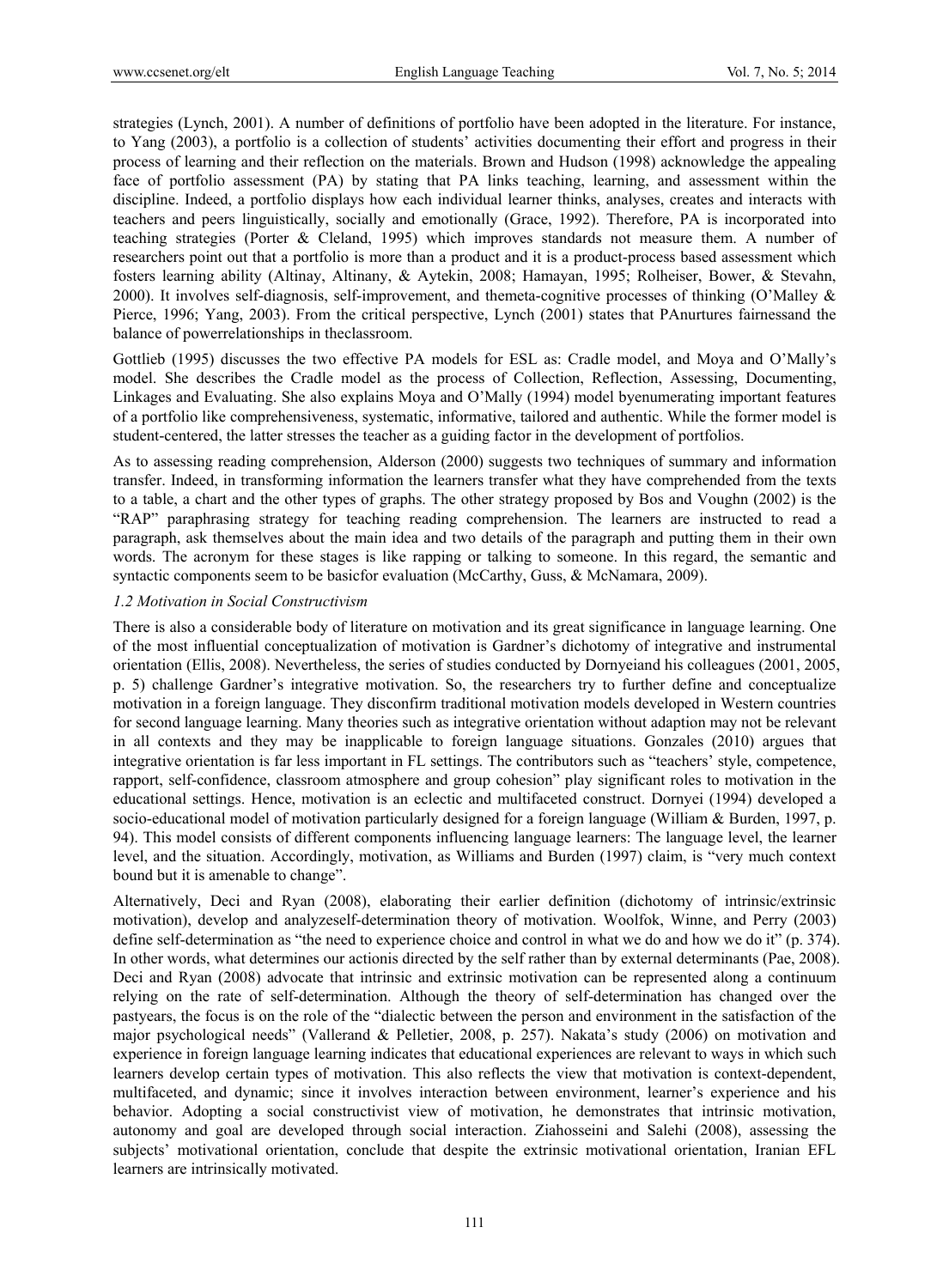# *1.3 Research on Portfolio Assessment*

Studies concerning the effectiveness of PA reveal that it promotes learning ability. Altinay et al. (2008) claim that a portfolio as a constructivist strategy enhances the learners' transferable skills so that the learners can use the skills such as reflection, critical thinking and assessment more professionally in the real life situation. Nowruzi and Nafisi (2010), examining the influence of PA on Iranian students' skills, highlight the positive effect of portfolio development of concept map on improving the learners' language ability. Furthermore, researchers have investigated the role of the PA in learners' motivation (Gambell & Mainak, 2010; Nowruzi & Nafisi, 2010; Crosby, 1997; Nezakatgoo, 2011). The findings are controversial. Nowruzi and Nafisi (2010) display that portfoliohas a positive effect on the learners' motivation. Reversely, Gambell and Mainak (2010), by employing attitude survey, interviews, and open-ended questions, illustrate that the subjects have a negative attitude towards PA in their writing courses.

## *1.4 The Statement of the Problem*

Although recent research has consistently underlined the key role played by motivation in language learning, it is the main problem for the EFL students. Particularly, Iranian EFL learners are not highly motivated even though they need English in the educational arena and for telecommunication in the light of the emerging process of globalization. According to recent studies, motivation is an eclectic and a context-based construct (Dorneyei, 2001, 2005; Gonzales, 2010; Birjandi & Hadidi, 2010) affected by geo-political and social factors. Moreover, a number of studies (e.g. Nezaktgoo, 2011; Porter & Cleland, 1995; Brown & Hudson, 1998) have been carried out to examine the effect of alternative assessments such as PA on the learners' motivation and language ability; however, rarely has it been applied to foreign language teaching, particularly reading comprehension (via the RAP strategy) which is the fundamental course in the academic settings in Iran. Consequently, we need to explore the effect of PA on learners' psychological and cognitive progress in an EFL learning environment. In this regard, two questions were raised for exploration:

Q1: Does portfolio assessment affect EFL learners' reading comprehension?

Q2: Does portfolio assessment affect EFL learners' motivation?

And to achieve the purpose, the following null hypotheses were formulated:

H01: Portfolio assessment has no effect on EFL learners' reading comprehension.

H02: Portfolio assessment has no effect on EFL learners' motivation.

## **2. Method**

## *2.1 Participants*

To test the null hypothesis, 65 female university students among the total number of 82 students majoring in translation was selected from two classes to participate as the informants (The number of control group was 32 and the experimental group 33). They took the course of reading comprehension (III) at Tabaran Institute of Higher Education in Iran. The course was offered for second year students. The participants' age ranged between 18 and 24. Both groups (through the pretests) were almost homogenous regarding their motivation and reading comprehension ability at the outset of the study. Moreover, the two groups involved in this study were taught by the same teacher in order to provide the uniformity of instruction. The only difference between them was the instructional method: non-portfolio vs. portfolio-based instruction.

## *2.2 Instruments*

To ascertain the present study enjoyed appropriateness, the researchers used the triangulation process to collect the data from multiple sources. The Michigan reading comprehension tests and standard motivation tests were employed as the pre-tests and the post-tests. The adapted questionnaire, originally developed by Birjandi and Hadidi (2010), was piloted and administered to the participants. It was designed to measure particularly the university students' motivation in Iran. In this regard, the motivation construct was operationalized in terms of multi-dimensional aspects of motivation towards foreign and specific courses. It was a five-point likert scale ranging from strong disagreement to strong agreement. The alpha coefficient reliability index of the motivation questionnaire was computed (0.87). Moreover, to enhance the credibility of the motivation construct, the researchers used a self-report assessment. The participants (both groups) were asked to report their probable changes of motivation towards the course and reading comprehension ability. The other instrument was the portfolio assessment (PA) which helped the researchers to assess the learners' progress during the course.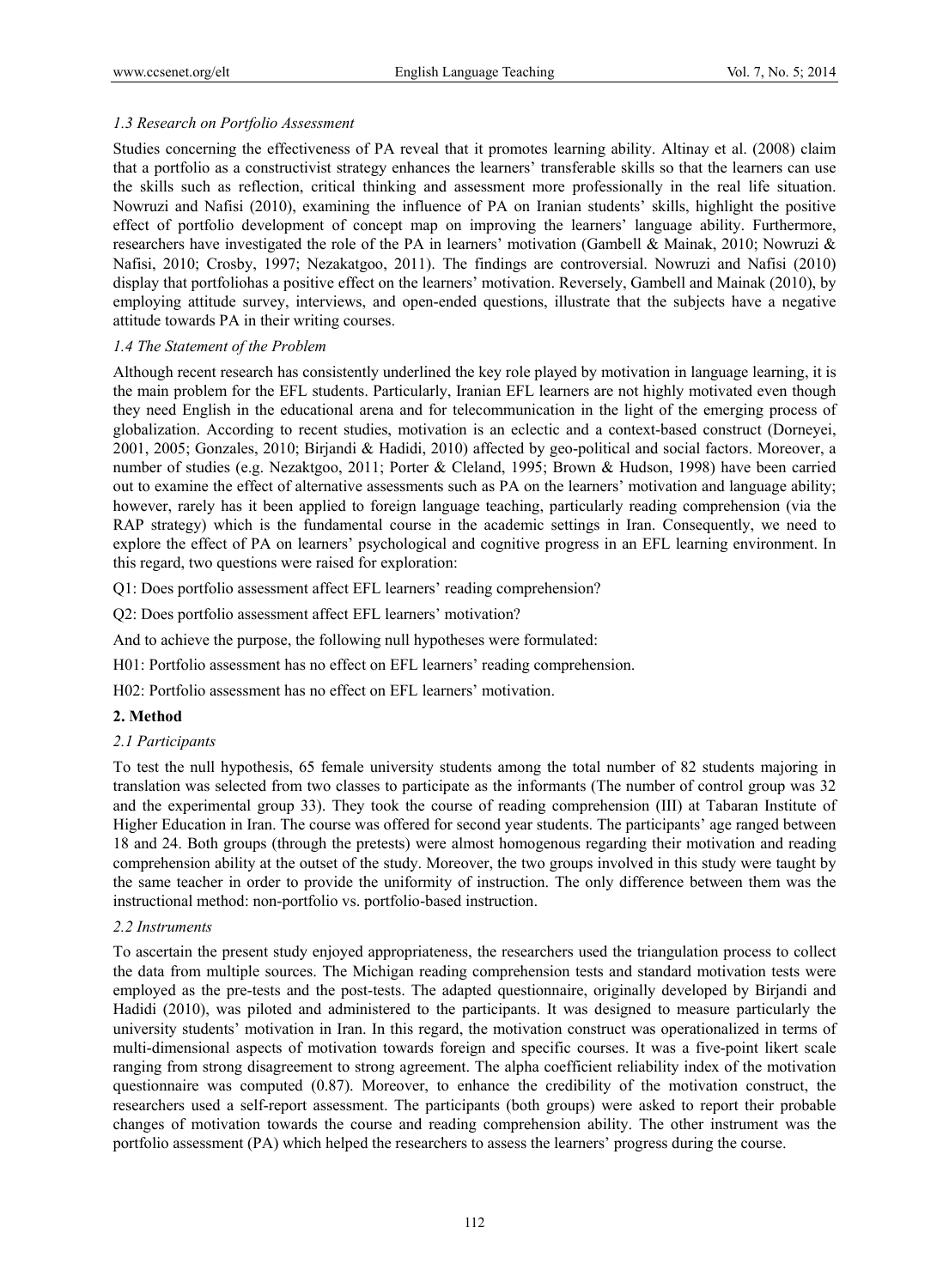#### *2.3 Instruction*

The participants attended the 4-credit course of reading comprehension (III) for two sessions per week during one semester. The experimental group enjoyed the portfolio-based instruction besides the strategies and activities conducted in the control class. In the first session, the teacher explained the implementation of PA to the experimental group. The purpose, the components, the tasks of PA as well as the criteria for assessment were discussed. The students were trained how to record and collect what they have comprehended from each paragraph by using the RAP strategy (proposed by Bos & Vaughen, 2002) for portfolio implementation. More specifically, they were instructed to read a paragraph, to ask themselves about the main idea and details of each paragraph, and to put them in their own words into a reading strategy chart. So each lesson can be paraphrased by the RAP strategy. After strategy training and writing several models on the board (both the teacher and the students were involved), the students were guided to assess their own portfolios (self-assessment). In this sense, the teacher through one-to-one conferences with students evaluatedthe portfolios during the term. The evaluation was conducted in terms of certain criteria (according to Gottlieb's model, 1995). Finally, the portfolio was graded through the 4-point likert scale (from 1 to 4 assigned to each criterion). It is worth mentioning that the portfolio assessment is an alternative assessment which evaluates the students' progress. Therefore, in this study, PA is regarded as a tool for instruction and alternative assessments (Porter & Cleland, 1995).

#### *2.4 Procedure*

To assess the effectiveness of PA on the learners' motivation and reading comprehension (the course objective), the present study adopted the quasi-experimental design and the pretest-treatment-posttest paradigm. Two classes were selected as the experimental and the control groups (65 students in both groups). At the pretesting stage, the researchers administered the standard reading comprehension and the motivation tests to ascertain the homogeneity of the groups regarding the variables under investigation. At the instruction stage, the two groups attended the reading comprehension classes for one semester. The teacher, the textbook, the instruction were identical in the both groups except the portfolio-based instruction. In fact**,** portfolio assessment (PA) was implemented as an instrument to bridge the instruction and assessment. At the start of the course, the teacher (one of the researchers) explained the development and implementation of PA to the experimental group. Thus, the experimental group received the same activities in the control group as well as the portfolio-based instruction. After two sessions of training concerning the development and evaluation of portfolio, the teacher guided them to record their writings (through the RAP strategy) in a chart. Moreover, some students were asked to present their writings in the class and receive comments on them from their peers. The teacher evaluated and graded the students' generated portfoliosin terms of predetermined criteria. Furthermore, the teacher (through conferences and comments) helps the students diagnose their problems and improve their comprehension ability. So, self-assessment and peer-assessment can be fostered through the implementation of PA. Additionally, the portfolio-based instruction provides the processes of both feedback and feed forward. At the post-testing stage, the both groups were tested through the same tests of reading comprehension (the Michigan test) and the motivation test. Moreover, to increase the credibility of the motivation test, the researcher utilized a self-report assessment through which students were asked to report their motivation.

Afterwards, through the independent t-tests and the Mann-WhitneyU tests, the obtained data were compared and analyzed (the tables are illustrated in the results).

#### **3. Results**

At the pre-testing stage, the researchers administered the reading comprehension test in order to ascertain the homogeneity of the two groups concerning their reading comprehension ability. Table 1 reveals descriptive statistics obtained from the control and experimental groups.

| Group           |    |    | Mode Median |       |                 | Mean Range Variance | Standard<br>Deviation Statistic |       | Standard<br>Error |
|-----------------|----|----|-------------|-------|-----------------|---------------------|---------------------------------|-------|-------------------|
| Control         | 13 |    |             | 9.66  | 12 <sup>°</sup> | 12684               | 3.56                            | 0.25  | 0414              |
| Experimental 33 |    | -9 | 10          | 10.39 | 12              | 7.496               | 2.74                            | 0.276 | 0.409             |

Table 1. Descriptive statistics on the reading comprehension pre-tests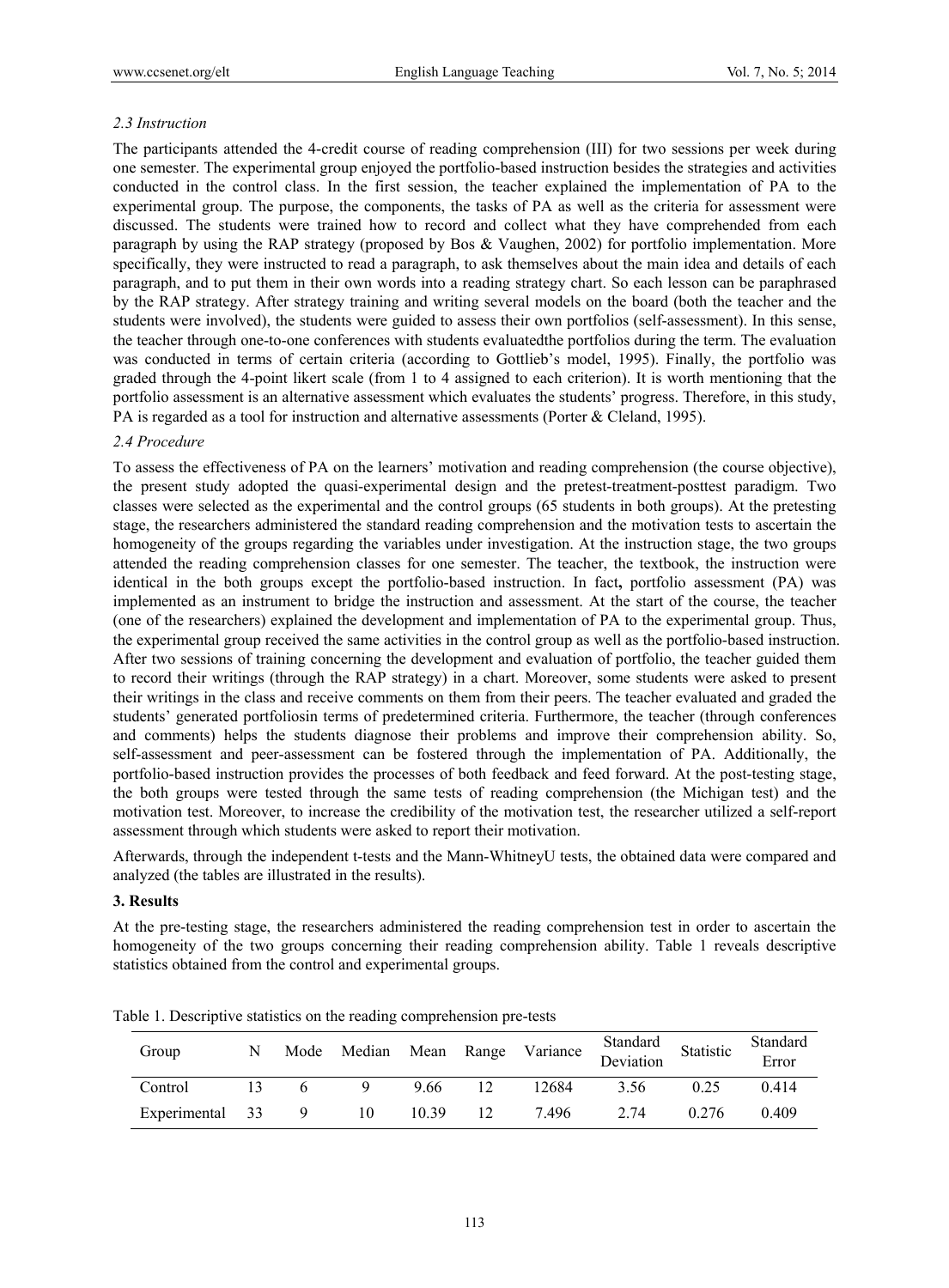As depicted, the distributions of the two groups' scores are of normality assumption. Theskewness ratiofallsbetween -1.96 and +1.96 in the both groups. Also, the two groups enjoyed homogenous variances (F=3.735, *P*=0.58>0.05). Thus, an independent t-test was legitimized in order to compare the mean scores of the control and experimental groups. Table 2 displays the result of the Leven's test of homogeneity of variances and the t-test.

Table 2: Independent t-test on the reading comprehension pretests

| <b>Independent Sample Test</b>             |                                   |   |                              |                  |                 |        |                                          |                  |                                                    |        |
|--------------------------------------------|-----------------------------------|---|------------------------------|------------------|-----------------|--------|------------------------------------------|------------------|----------------------------------------------------|--------|
| Levene's Test for Equality of<br>Variances |                                   |   | t-test for Equality of Means |                  |                 |        |                                          |                  |                                                    |        |
|                                            |                                   | F | Sig                          | T                | df              | Sig    | Mean<br>(2-tailed) Difference Difference | <b>Std Error</b> | 95%<br>Confidence<br>Interval of the<br>Difference |        |
|                                            |                                   |   |                              |                  |                 |        |                                          |                  | Lower                                              | Upper  |
| Reading<br>Comprehension                   | Equal<br>Variances<br>assumed     |   |                              | 3.735 0.58 0.938 | 63              | .352   | $-73769$                                 | .7864            | 2.30935 .83397                                     |        |
| pre test                                   | Equal<br>Variances not<br>assumed |   |                              |                  | $-0.934$ 58.196 | $-354$ | $-0.73769$                               | .78965           | 2.31823                                            | .84285 |

As illustrated, the difference between the mean scores of the two groups is not significant (T=0.938, *P*=0.352>0.05). Since the *p* value was higher than 0.05, the two groups werehomogenous in terms of their reading ability prior to instruction. Concerning the participants' motivation, in order to be convinced of their homogeneity, theresearchers employed a motivation questionnaire to pretest the two groups before the treatment. The Mann-Whitney U test was usedto compare the experimental and the control groups. Table 3 shows the statistics.

Table 3. Mann-Whitney u test on the motivation post tests

| <b>Test Statistics</b> |                     |  |  |  |  |
|------------------------|---------------------|--|--|--|--|
|                        | motivation pre-test |  |  |  |  |
| Mann-Whitney U         | 557.000             |  |  |  |  |
| Wilcoxon W             | 1085.000            |  |  |  |  |
| Z                      | $-234$              |  |  |  |  |
| Asymp. Sig. (2-tailed) | 0.815               |  |  |  |  |

The findings manifested that the difference between the experimental and the control groups was not statistically significant. ( $U=557.000$ ,  $p=0.815>0.05$ , two tailed). Thus, the two groups were homogenous concerning their motivation at the outset of study.

After instruction, the both groups were re-tested in terms of the variables under investigation. Asto the participants' reading comprehension ability, the scores in both the experimental and the control groups were normally distributed. Table 4 shows the skewness ratio of the two groups.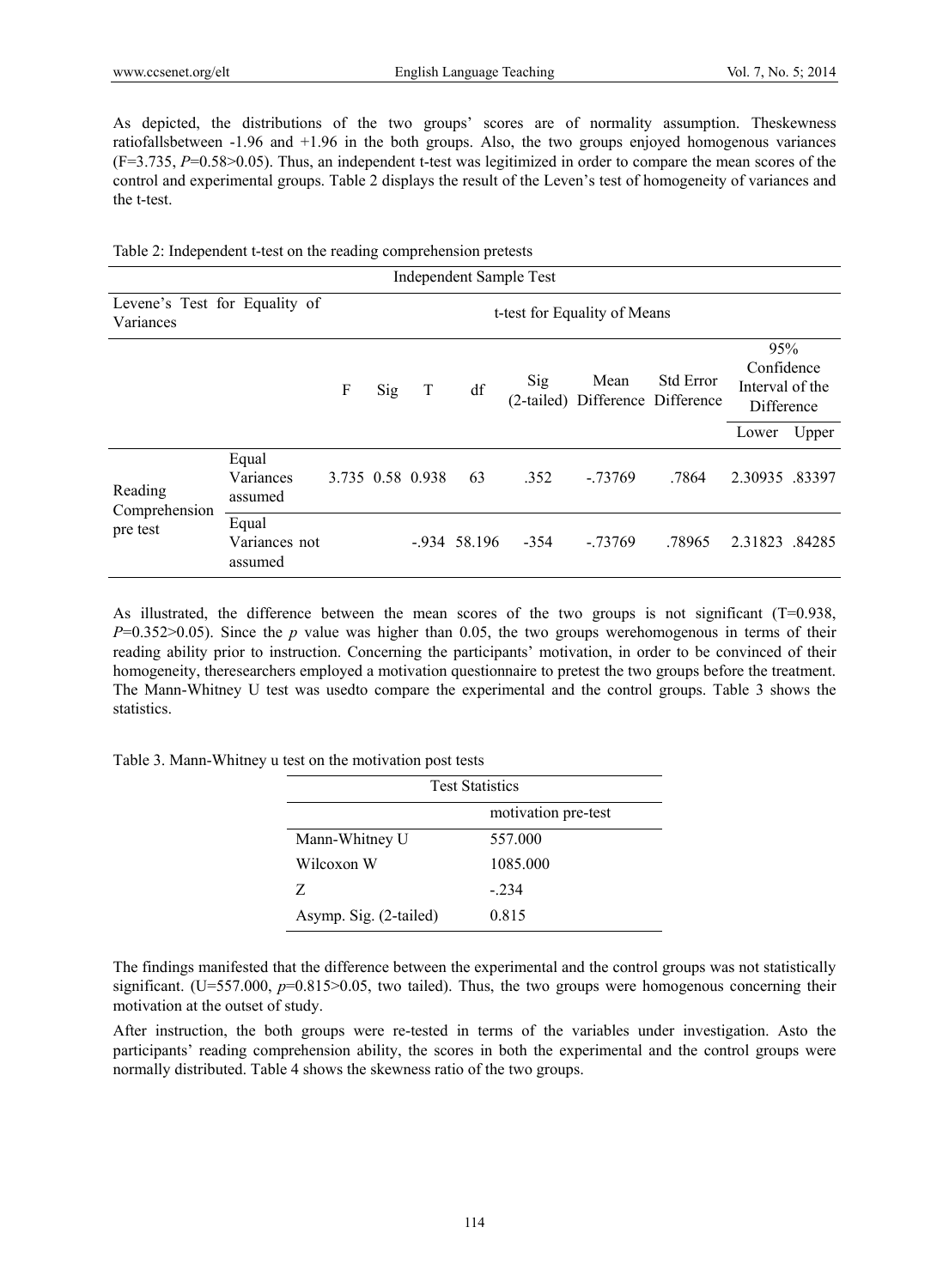| Group           | Mode Median |       |    | Mean Range Variance | Standard<br>Deviation Statistic |          | Standard<br>Error |
|-----------------|-------------|-------|----|---------------------|---------------------------------|----------|-------------------|
| Control         | 11          | 10.68 |    | 6.093               | 247                             | $-1139$  | 0.414             |
| Experimental 15 | 14          | 14.09 | 12 | 7.507               | 2.74                            | $-0.466$ | 0.414             |

Table 4. Descriptive statistics on the reading comprehension post-test

Then, a t-test was run to measure the probable change between the two means of scores on the post-tests. Table 5 below displays the result of the Leven's test of homogeneity of variances and the t-test.

|  | Table 5. Independent t-test on the reading comprehension post-test |  |
|--|--------------------------------------------------------------------|--|
|  |                                                                    |  |

| <b>Independent Sample Test</b>             |                                      |   |     |                 |              |      |                                          |                  |         |                                                 |
|--------------------------------------------|--------------------------------------|---|-----|-----------------|--------------|------|------------------------------------------|------------------|---------|-------------------------------------------------|
| Levene's Test for Equality<br>of Variances |                                      |   |     |                 |              |      | t-test for Equality of Means             |                  |         |                                                 |
|                                            |                                      | F | Sig | T               | df           | Sig  | Mean<br>(2-tailed) Difference Difference | <b>Std Error</b> |         | 95% Confidence<br>Interval of the<br>Difference |
|                                            |                                      |   |     |                 |              |      |                                          |                  | Lower   | Upper                                           |
| Reading                                    | Equal<br>Variances<br>assumed        |   |     | .023 .880 5.225 | 62           | .000 | $-3.40625$                               | .65192           | 4.70941 | $-2.10309$                                      |
| Comprehension<br>pre test                  | Equal<br>Variances<br>not<br>assumed |   |     |                 | 5.225 61.337 | .000 | $-3.40625$                               | .65192           | 4.70969 | $-2.10281$                                      |

Table 5 reveals that there is no significant difference between the variances of the two groups (F=0.023, *P*=0.880>0.05). The independent t-test was run to compare the mean scores of the experimental and the control groups. As shown, the difference between the two groups was statistically significant (T=5.225, *P*=0.000<0.05). The*p*value was smaller than 0.05. Thus, the first nun hypothesis stating that portfolio assessment (PA) has no significant effect on EFL learners' reading comprehension was rejected. The result indicated that the experimental group outperformed the control group on the reading comprehension test. Accordingly, PA had a significant effect onthe subjects' reading comprehension ability. Figure 1 illustrates the comparison between the control and the experimental groups regarding their reading ability.



Figure 1. Mean scores of the experimental and control groups on the reading pretests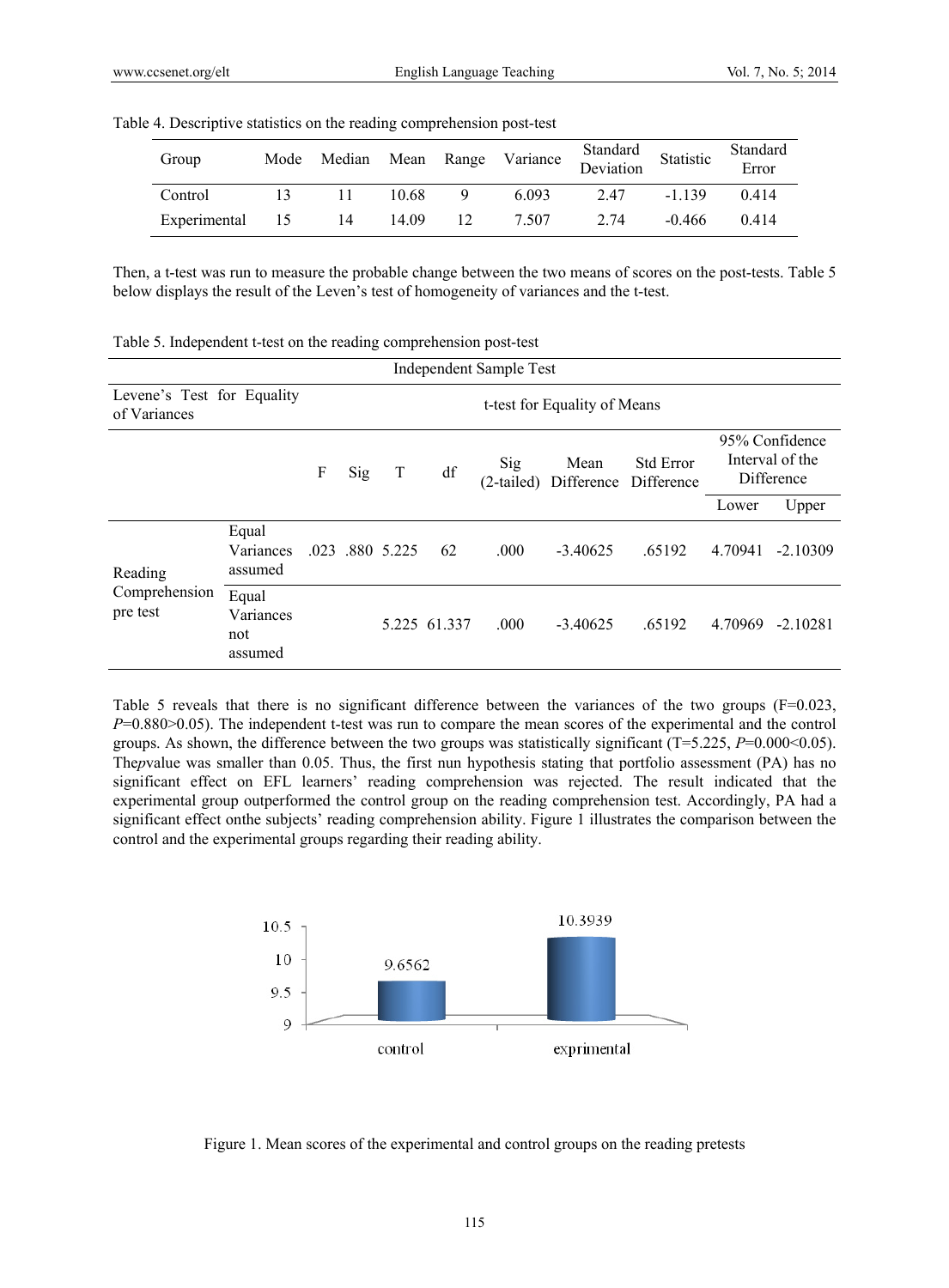

Figure 2. Mean scores of the experimental and control groups on the reading posttests

Similarly, at the post-testing stage, the experimental and the control groups were also re-tested in terms of their motivation (through the same motivation questionnaire used in the pretests). The findings obtained from the Mann-Whitney Utest revealed a significant difference between the groups (u=403.500, P=0.049<0.05, two tailed). The participants in the experimental group enjoying portfolio-based instruction ranked higher in the motivation test than the control group. Table 6 displays the result.

|  | Table 6. Mann-Whitney u test on the motivation post tests |  |
|--|-----------------------------------------------------------|--|
|--|-----------------------------------------------------------|--|

| <b>Test Statistics</b> |                     |  |  |  |  |
|------------------------|---------------------|--|--|--|--|
|                        | motivation pre-test |  |  |  |  |
| Mann-Whitney U         | 403.500             |  |  |  |  |
| Wilcoxon W             | 931.500             |  |  |  |  |
| Z.                     | $-1.966$            |  |  |  |  |
| Asymp. Sig. (2-tailed) | 0.049               |  |  |  |  |

Hence, the second hypothesis was also rejected and it can be concluded that portfolio assessment (PA) had a significant effect on the learners' motivation. Figure 2 displaysthe comparison between the performance of the two groups on the motivation tests.



Figure 3. Mean scores of the experimental and control groups on the motivation pre tests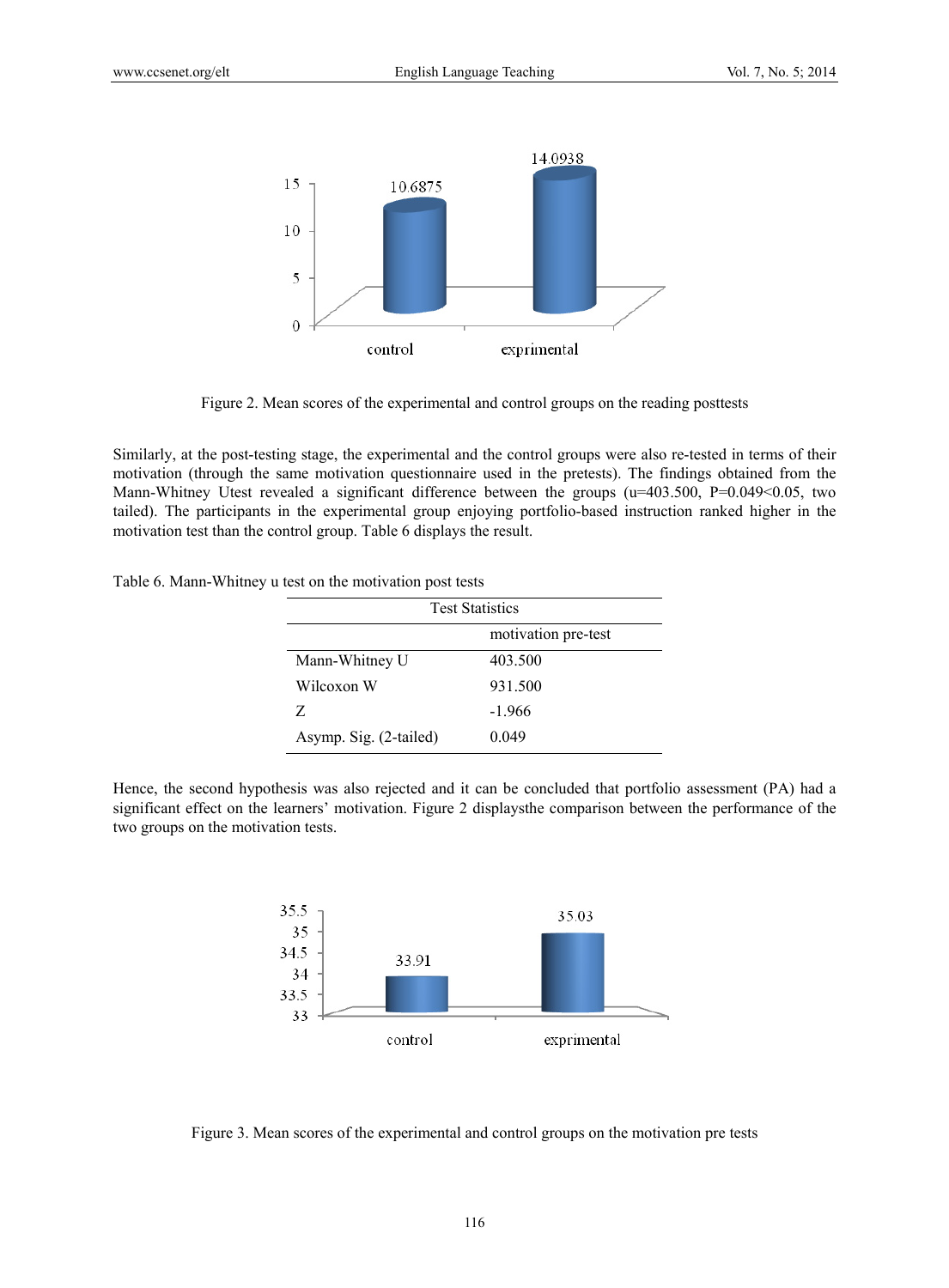

Figure 4. Mean scores of the experimental and control groups on the motivation posttests

As to the self-report assessment, the students stated that their motivation afterthe implementation of portfolio was enhanced.

## **4. Discussion**

As mentioned before 65 female university students were selected in this study. They were randomly assigned to experimental (33 students) and control groups (32 students). In order to investigate the research hypotheses, the researchers utilized different proceduresfor collecting the data. At the pretesting stage, the homogeneity of the two groups were tested regarding their reading comprehension ability and their motivation. After instruction the same instruments were employed to test the variables under investigation. As to reading comprehension, the result obtained from the independent t-test showed that the experimental groups significantly outperformed the control group at 0.05 level of significance. Thus, PA has a significant effect on the participants' reading comprehension ability. Concerning the students' motivation in reading comprehension classes, the result of Mann-Whitney u test, comparing the performance of the two groups on the motivation questionnaire, revealed that the experimental group's motivation was importantly higher than the control group. The self-report instrument also illustrated the same result and the students reported that PA promoted their motivation toward reading comprehension classes.

#### **5. Conclusion**

Portfolio assessment (PA), in the present study, was found to have a significant effect on EFL learners' reading ability as well as their motivation. The participants in the experimental group performed better on the reading comprehension test when they received portfolio-basedinstruction. Additionally, they ranked higher on the motivation questionnaire. The result of the self-report assessmentincreased the credibilityof the motivation questionnaire. Therefore, the experimental group's motivation was promoted. Since at the outset of study, the two groups were homogenous, it can be concluded that PA has a positive effect on their reading comprehension and motivation. Thus, PA could be regarded as a tool (Vygotsky's terminology) in enhancing reading ability and motivation of the participants. The fact is that PAcould affect both psychological and cognitive ability. In this regard, motivation and reading comprehension were concerned as they are very important variables in academic settings. Additionally, motivation was evaluated in reading comprehension classes. In brief, the findings of this study corroborate Yang (2003), Brown and Hudson (1998); Porter and Cleland (1995) who claim that PA is influential in the EFL context. It is also in line with Crosby (1994, in Nezakatgoo, 2011), who highlights the significant role ofPA in promoting motivation.

PA fosters collaboration, learners' agency and autonomy that may contribute to enhancing motivation and language learning. The other merit of portfolio-based instruction in teaching reading comprehension is that students can reflect on their own artifacts. It can also improve their transferableskills such as reflection, critical thinking, cooperation and assessment (Altinay et al., 2008; Keshavarz, 2002; Tsagari, 2004).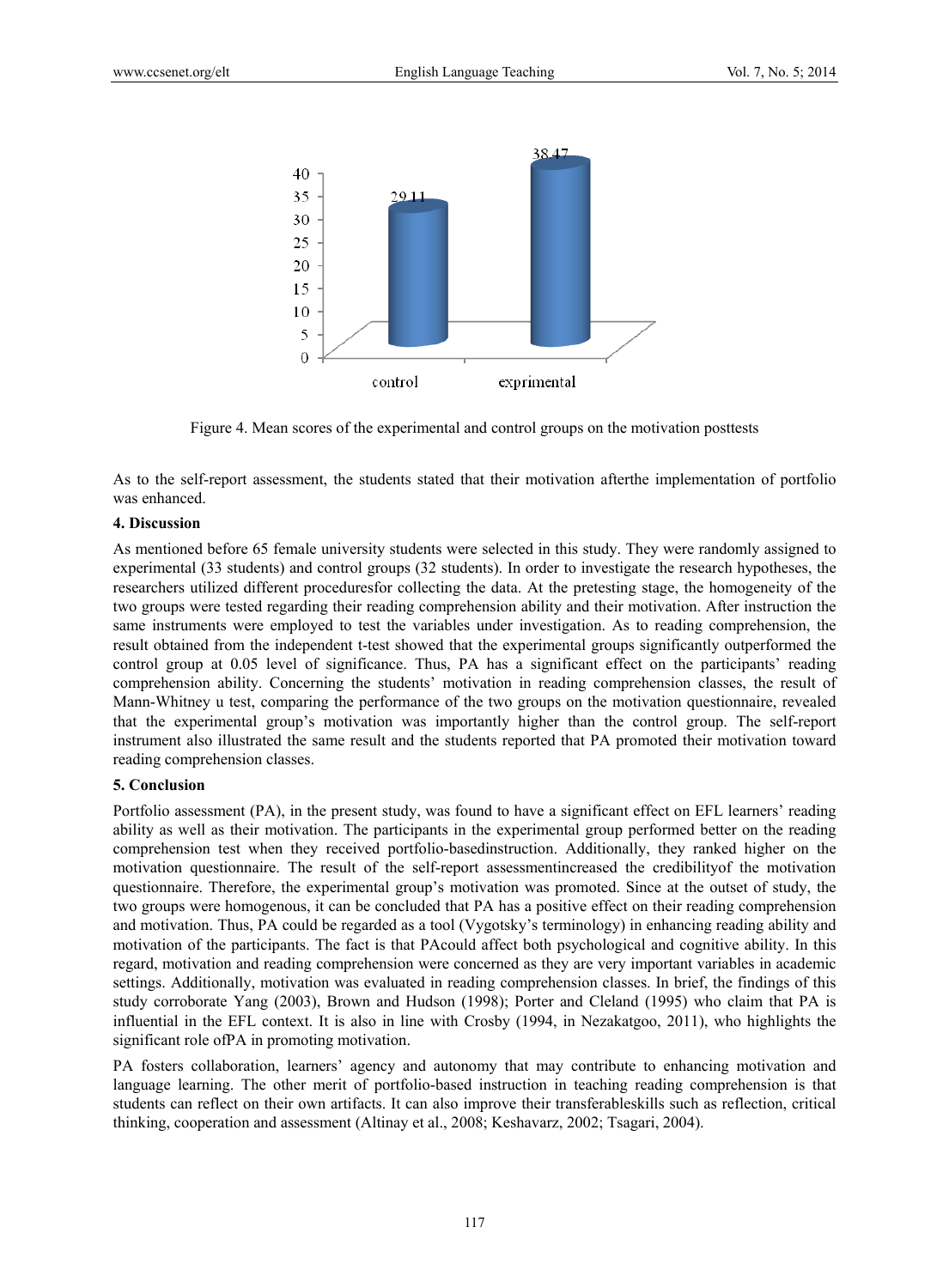As to the implications of the study, the literate assessment teachers can diagnose their own weaknesses and improve their own teaching strategies. They can also evaluate the students' styles and strategies to scaffold those who need assistance. Moreover, PA might facilitate the participation of students' voice, particularly the reflective and reserved learners. It can be aneffective tool in assessing and teaching bicultural and multicultural students. Indeed, PA might be as a viable alternativetool inboth teaching and assessment (Porter & Cleland, 1995). As an alternative to the testing culture, it mitigates the problems concerning normative, linguistic, and cultural biases inherent in traditional tests (Brown, 2004; Brown & Hudson, 1998); PA could also nurture social equity and fairness in EFL classes, so it is of significance in ethical assessment. The other implication is the RAP strategy (Bos & Vaughn, 2002) and using charts for the development of the students' portfolio in reading comprehension ability.

It is worth mentioning that one of the limitations of this study was the subject selection. Two intact classes (only female university students between 18 and 24) were selected. Among all skills, only reading comprehension and among all psychological variables, motivation were taken into account. In this regard, further research is suggested to focus on the fundamental questions: (a) Does PA, as an instructional method, result in enhancing the other skills and motivation? (b) Is PA an effective instrument for Dynamic Assessment? More explicitly, can PA be used effectively to measure the learners' potential ability? (c) To what extent can PA be correlated with the learners' transferable skills?

In sum, in the age of accountability, assessment literacy and teacher trainingare required to make teachers familiar with the new skill of portfolio development. To overcome the thorny issues on ELT, teachers are also suggested to take multi-perspectivism in language teaching and assessment.

#### **References**

- Aksal, F. A., Gazi, Z. A., & Isman, A. (2008). A comprehensive look into the learners' transferable skills related to Constructivist. IDOSI Publication*. World Applied Science Journal*, *4*(4), 558-567.
- Alderson, J. C., & Backman, L. F. (2000). *Assessing reading*. Cambridge University Press. The Edinburgh Building, Cambridge CB22RU, UK.
- Barootchi, N., & Keshavarz, M. H. (2002). Assessment of achievement through portfolios and Teacher-made Tests. *Educational Research*, *44*(3).
- Birjandi, P., & Tamjid, N. H. (2010). The role of Self-Assessment in Promoting Iranian EFL Learners' Motivation. *English Language Teaching*, *3*(3), 211-220*.*
- Brown, J. D., & Hudson, T. (1998). The alternatives in language assessment. *TESOL quarterly*, *32*(4), 653-675.
- Brown, H. D. (2004). *Languageassessment: Principles and classroom practices*. Longman, Pearson Education, Inc.
- Bos, C. S., & Vaughn, S. (2002). *Strategies for Teaching Students with learning and behavior problem: Interventions for Reading Comprehension*. Boston: Allyn and Bacon.
- Deci, E. L., & Rayan, R. M. (2008). Facilitating optimal motivation and psychological well-being across life's domains. *Canadian Psychology*, *49*(3), 14-23.
- Dornyei, Z. (2001c). New Themes and Approaches in Second Language Motivation Research. *Annual Review of Applied Linguistics*, *21*, 43-59.
- Dornyei, Z. (2005). *The psychology of the language learner: Individualdifferences in second language acquisition.* Mahwah, NJ: Lawrence Erlbaum Associates.
- Ellis, R. (2008). *The Study of Second Language Acquisition*. Oxford: Oxford University Press.
- Gambell. L., & Marinak, B. (2010). *Reading Motivation: What the Research Says: ABCs of Teaching Reading Classroom Strategies*.
- Gipps, C. (1994). *Beyond testing: A theory of educational assessment*. London: Falmer Press.
- Gottlieb, M. (1995). Nurture Student Learning through Portfolio. *TESOL Journal*, *5*(1), 12-14.
- Grace, C. (1992). The Portfolio and its use: Developmentally Appropriate [on-line document]. (ERIC Digest, ED351150).
- Gonzales, R. (2010). Motivational Orientation in Foreign Language Learning: The Case of FilipinoForeign Language Learners. *TESOL Journal*, *3*, 3-8